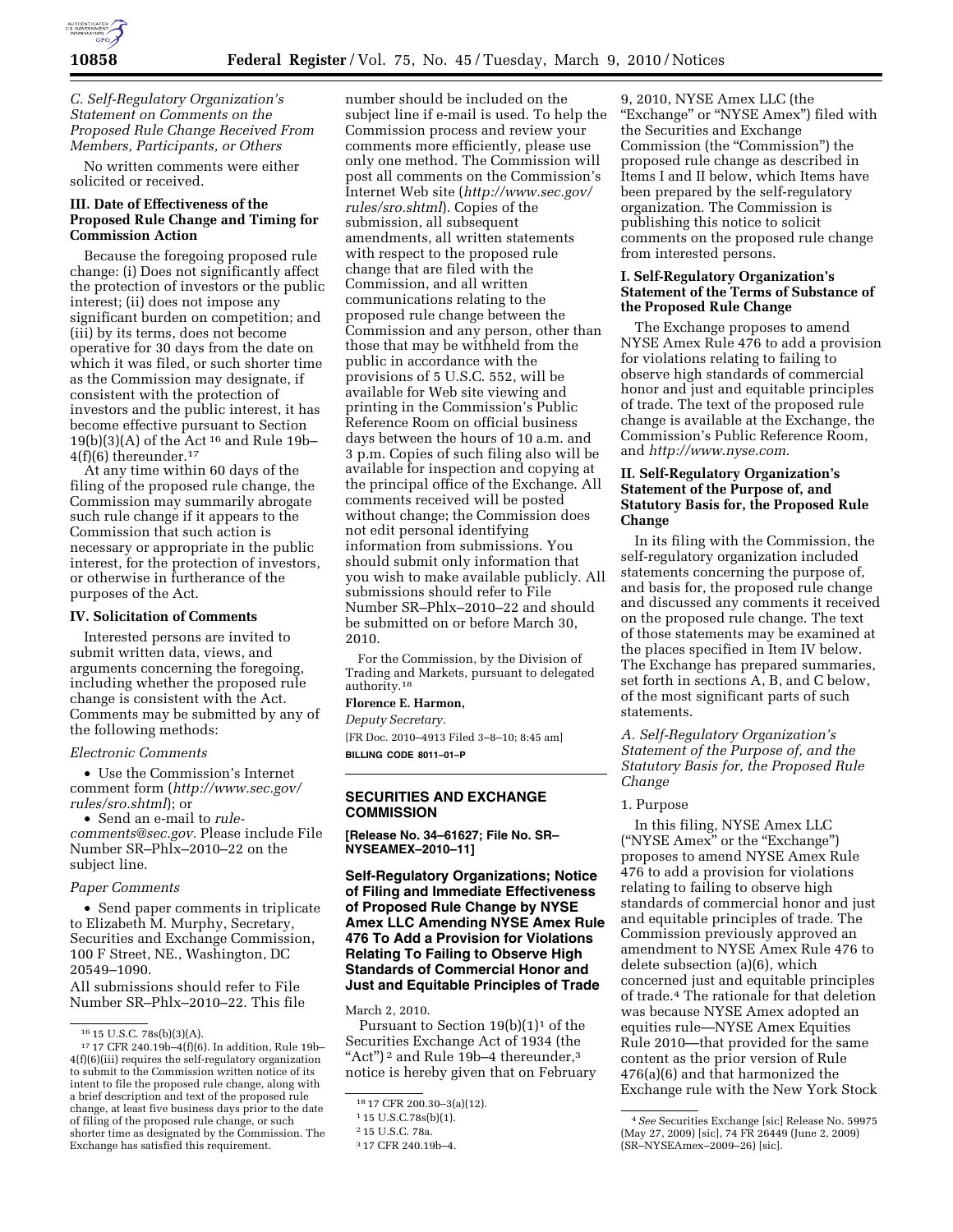Exchange LLC (''NYSE'') and Financial Industry Regulatory Authority, Inc. (''FINRA'') standards for just and equitable principles of trade.

However, in deleting Rule 476(a)(6) as part of the NYSE Amex equities harmonization process, the Exchange inadvertently deleted this standard for its options trading platform. Accordingly, the Exchange proposes to amend Rule 476 to add subsection (a)(6) to cover the same content that was previously deleted. To ensure that the standards for just and equitable principles of trade are consistent across the Exchange, NYSE, and FINRA, the Exchange proposes to adopt rule text that mirrors the standard set forth in NYSE Amex Equities Rule 2010, which is virtually identical to NYSE Rule 2010 and FINRA Rule 2010. As proposed, NYSE Amex Rule 476(a)(6) would read as follows: "failing to observe high standards of commercial honor and just and equitable principles of trade.''

In adopting this revised rule text for Rule 476(a)(6), the Exchange would also be able to bring a charge relating to failing to observe high standards of commercial honor and just and equitable principles of trade against not only members and member organizations, but also against principal executives, approved persons, and employees of member organizations. This proposal is consistent with FINRA Rule 2010 because under FINRA Rule 0140, persons associated with a FINRA member have the same duties and obligations as a member under FINRA rules. Accordingly, FINRA has the authority to charge an associated person with a violation of Rule 2010. By adding this standard to Rule 476(a)(6), the Exchange will similarly have the authority to charge an employee of a member organization with a violation relating to failing to observe high standards of commercial honor and just and equitable principles of trade.

To ensure full harmonization, the Exchange also proposes amending Rule 476(a)(5) and deleting the phrase ''fraud or fraudulent acts'' and replacing it with the rule text from NYSE Amex Equities Rule 2020 to provide that the Exchange can bring charges against an employee of a member organization for effecting any transaction in, or inducing the purchase or sale of, any security by means of any manipulative, deceptive or other fraudulent device or contrivance.

Finally, the Exchange proposes fixing a typographical error and replacing the term "principle" with "principal" in connection with the rule text relating to ''principal executives.''

# 2. Statutory Basis

The statutory basis for the proposed rule change is Section 6(b)(5) of the Act<sup>5</sup> which requires the rules of an exchange to promote just and equitable principles of trade, to remove impediments to and perfect the mechanism of a free and open market and a national market system and, in general, to protect investors and the public interest. The proposed rule change also is designed to support the principles of Section  $11A(a)(1)^6$  of the Act in that it seeks to assure fair competition among brokers and dealers and among exchange markets. The Exchange believes this rule proposal ensures that it will be enabled to charge, as necessary, when a member, member organization, principal executive, approved person, or employee of a member organization fails to observe high standards of commercial honor and just and equitable principles of trade, as contemplated by the Act, or effects any transaction in, or induces the purchase or sale of, any security by means of any manipulative, deceptive or other fraudulent device or contrivance.

### *B. Self-Regulatory Organization's Statement on Burden on Competition*

The Exchange does not believe that the proposed rule change will impose any burden on competition that is not necessary or appropriate in furtherance of the purposes of the Act.

### *C. Self-Regulatory Organization's Statement on Comments on the Proposed Rule Change Received From Members, Participants, or Others*

No written comments were solicited or received with respect to the proposed rule change.

# **III. Date of Effectiveness of the Proposed Rule Change and Timing for Commission Action**

The Exchange has filed the proposed rule change pursuant to Section  $19(b)(3)(A)(iii)$  of the Act<sup>7</sup> and Rule 19b–4(f)(6) thereunder.8 Because the proposed rule change does not: (i) significantly affect the protection of investors or the public interest; (ii) impose any significant burden on competition; and (iii) become operative prior to 30 days from the date on which it was filed, or such shorter time as the Commission may designate, if consistent with the protection of investors and the public interest, the proposed rule change has become

effective pursuant to Section 19(b)(3)(A) of the Act and Rule 19b–4(f)(6)(iii) thereunder.

A proposed rule change filed under Rule  $19b-4(f)(6)$ <sup>9</sup> normally does not become operative prior to 30 days after the date of the filing. However, pursuant to Rule  $19b4(f)(6)(iii)$ ,<sup>10</sup> the Commission may designate a shorter time if such action is consistent with the protection of investors and the public interest. The Exchange has asked the Commission to waive the 30-day operative delay so that the proposal may become operative immediately upon filing. The Commission notes that the proposed rule change is restoring rule text that was inadvertently deleted and is providing the Exchange with the authority to bring charges against an employee of a member organization under paragraphs (a)(5) and (a)(6) of NYSEAmex Rule 476. The proposed rule change does not raise any new substantive issues and will harmonize NYSE, NYSEAmex and Finra's rules in this regard. For these reasons, the Commission believes that the waiver of the 30-day operative date is consistent with the protection of investors and the public interest.11

At any time within 60 days of the filing of the proposed rule change, the Commission may summarily abrogate such rule change if it appears to the Commission that such action is necessary or appropriate in the public interest, for the protection of investors, or otherwise in furtherance of the purposes of the Act.

#### **IV. Solicitation of Comments**

Interested persons are invited to submit written data, views, and arguments concerning the foregoing, including whether the proposed rule change is consistent with the Act. Comments may be submitted by any of the following methods:

#### *Electronic Comments*

• Use the Commission's Internet comment form (*http://www.sec.gov/ rules/sro.shtml*); or

<sup>5</sup> 15 U.S.C. 78f(b)(5).

<sup>6</sup> 15 U.S.C. 78k–1(a)(1).

<sup>7</sup> 15 U.S.C. 78s(b)(3)(A)(iii).

<sup>8</sup> 17 CFR 240.19b–4(f)(6).

<sup>9</sup> 17 CFR 240.19b–4(f)(6). In addition, Rule 19b– 4(f)(6)(iii) requires that a self-regulatory organization submit to the Commission written notice of its intent to file the proposed rule change, along with a brief description and test of the proposed rule change, at least 5 business days prior to the date of filing of the proposed rule change, or such shorter time as designated by the Commission. The Commission notes that the Exchange has satisfied the five-day pre-filing notice requirement.

<sup>10</sup> 17 CFR 240.19b–4(f)(6)(iii).

<sup>11</sup>For purposes only of waiving the 30-day operative delay of this proposal, the Commission has considered the proposed rule's impact on efficiency, competition and capital formation. 15 U.S.C. 78c(f).